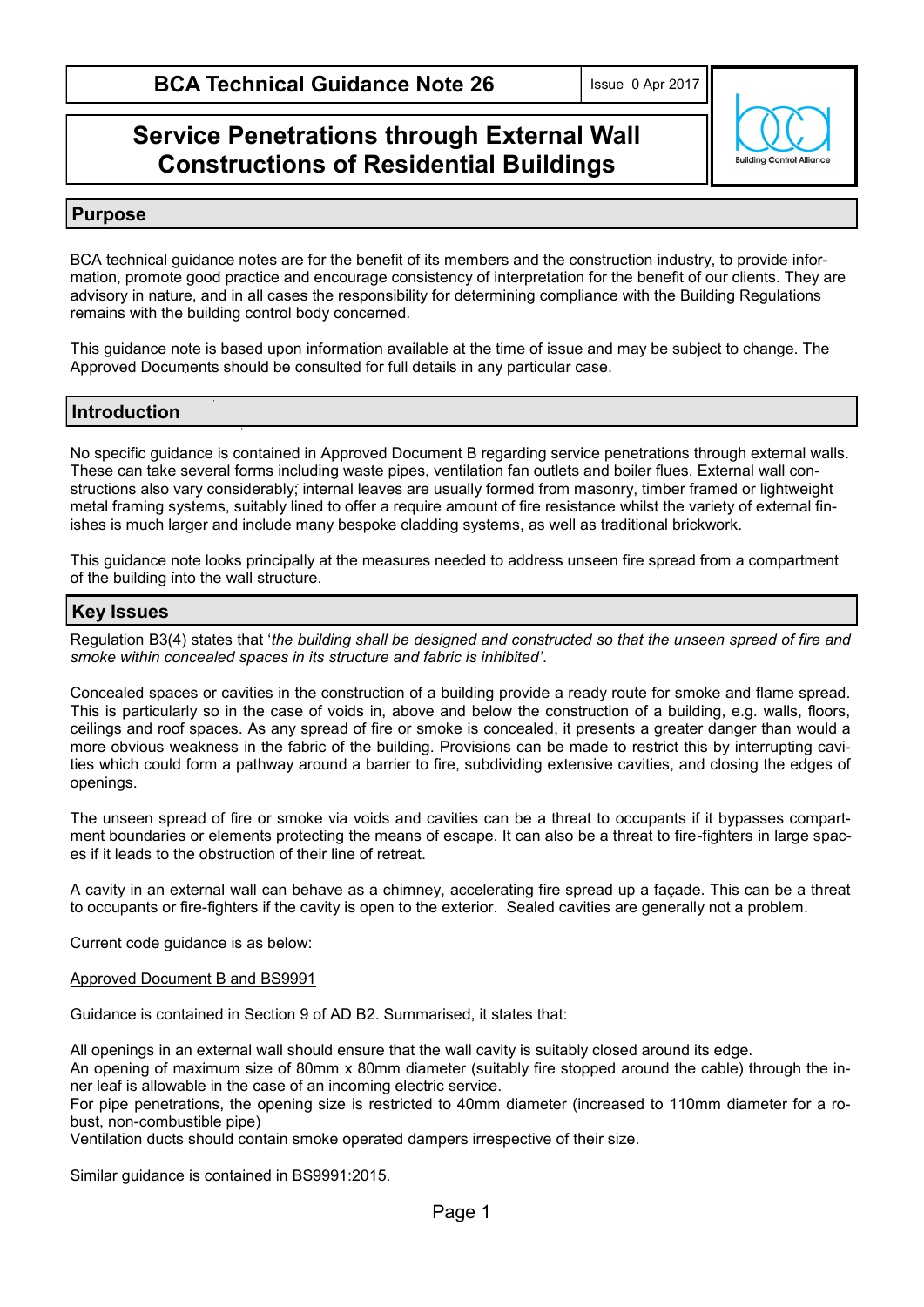AD B2 also gives guidance for the following situations:

- 1. Some pipes passing through the walls of a service riser (a protected shaft) can be of up to 110mm in diameter. The least robust material allowable in this case is uPVC and the pipe should be manufactured to BS 4514:2001or BS5255:1989. A pipe wall thickness of around 3.5mm would be expected for these.
- 2. Guidance on the construction of the above protected shaft (paragraph 8.37 onwards and Diagram 31) states that a protected shaft need not include the part formed by the external wall. As such, an external wall doesn't come under the classification of a 'compartment wall'.

The requirements are, therefore, restricted solely to ensuring that 'unseen fire and smoke spread within concealed spaces in the building's fabric is inhibited'.

### **Guidance**

.

The degree to which fire and smoke can move around an external cavity wall, and the risk it poses, are obviously dependent upon many factors.

It is important to note that a distinction is made between pipe penetrations (which would be expected to be closed on the internal side and are generally of a uPVC material or something more robust) and ventilation ducts (which would be expected to be open on both sides and are often of a lightweight thermoplastic material with little fire resistance).

Assuming that the internal wall linings provide the appropriate duration of fire resistance (generally 30 minutes for three storey houses and two storey flats, rising to 60 minutes for taller buildings – Table A2 of AD B2) and that fire stopping around the pipe is undertaken to a good standard (and to the same standard of fire resistance as the wall) it is considered appropriate to apply a performance criterion (in line with Table A1 of AD B2) for the service penetration of 30 minutes for integrity and 15 minutes insulation. Note, however, that this assumes that the wall cavity is closed elsewhere in line with Section 9 of AD B2.

It is clear from other research (see references section) that the likelihood of a fire spreading within a wall cavity is affected by:

- Size of the opening
- Air flow within the cavity (fits with the 'chimney' wording before)
- Amount of combustibles in the cavity
- Thickness / type of duct or pipe wall

Whilst it is difficult to obtain any specific test data, and so a conservative approach should be followed, it is possible to offer the following generic guidance for the most common types of penetrations using thermoplastic pipe / duct materials: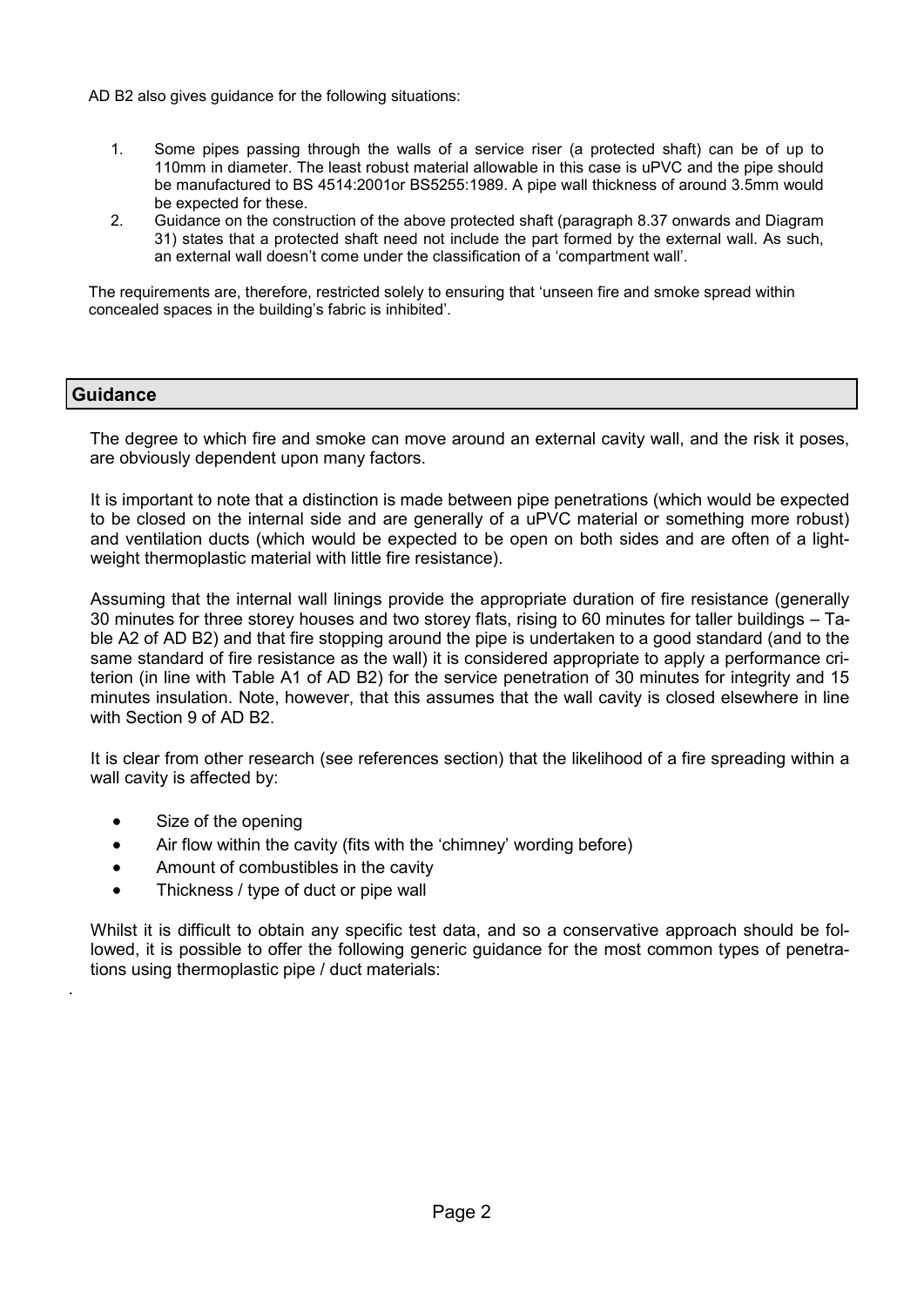#### **Method of Construction**

|                                                                                                              |                                                                             |  | <b>Masonry Walls formed</b><br>from of Two Leaves of<br>75mm | Leaf                                     | <b>Timber Frame (including</b><br>SIPS) with Masonry Outer | <b>Lightweight Steel Frame</b><br>with Masonry Outer Leaf                                                      |                                                         | <b>Lightweight Steel Frame</b><br>with any other Cladding<br><b>Finish</b> |                                                         |
|--------------------------------------------------------------------------------------------------------------|-----------------------------------------------------------------------------|--|--------------------------------------------------------------|------------------------------------------|------------------------------------------------------------|----------------------------------------------------------------------------------------------------------------|---------------------------------------------------------|----------------------------------------------------------------------------|---------------------------------------------------------|
|                                                                                                              | Non-fire<br>rated<br>ventilation<br>duct                                    |  | uPVC duct to<br><b>BS</b><br>4514:2001or<br>BS5255:1989      | Non-fire<br>rated<br>ventilation<br>duct | uPVC duct to<br><b>BS</b><br>4514:2001or<br>BS5255:1989    | Non-fire<br>rated<br>ventilation<br>duct                                                                       | uPVC duct to<br><b>BS</b><br>4514:2001or<br>BS5255:1989 | Non-fire<br>rated<br>ventilation<br>duct                                   | uPVC duct to<br><b>BS</b><br>4514:2001or<br>BS5255:1989 |
| <b>Two leaves</b><br>masonry, ANY<br>insulation in<br>cavity                                                 |                                                                             |  |                                                              |                                          |                                                            |                                                                                                                |                                                         |                                                                            |                                                         |
| Inner lining of at<br>least $1 \times 12.5$ mm<br>Plasterboard. NO<br>combustible<br>insulation in<br>cavity |                                                                             |  |                                                              |                                          | $\star$                                                    |                                                                                                                |                                                         |                                                                            |                                                         |
| Inner lining of at<br>least $1 \times 12.5$ mm<br>Plasterboard.<br>Combustible<br>insulation in<br>cavity    |                                                                             |  |                                                              |                                          |                                                            |                                                                                                                |                                                         |                                                                            |                                                         |
|                                                                                                              | Not Applicable                                                              |  |                                                              |                                          |                                                            | Indicates protection needed via protective sleeves or fire seal<br>where the penetration exceeds 40mm diameter |                                                         |                                                                            |                                                         |
| $\star$                                                                                                      | This scenario is limited to a maximum 110mm<br>diameter unprotected opening |  |                                                              |                                          |                                                            | Indicates no restriction on duct size and no requirement for<br>cavity barrier around the duct                 |                                                         |                                                                            |                                                         |

#### **Boiler Flues**

For steel boiler flue penetrations, due to the high melting point of the material, no further measures are required. However, it is imperative that fire stopping around the flue is of good quality. If the flue is made of any other material, the guidance above for uPVC pipes should be followed.

Further guidance on the installation of boiler flues through timber framed walls is given in *BCA Guidance Note 10 'Installation of boiler flues and ventilation perforations in external timber framed walls and other such structures'*.

#### **References**

- Approved Document B2
- BR135 Fire performance of external thermal insulation for walls of multi-storey buildings
- Data from various Bs8414:1 and BS8414:2 Full Scale façade tests
- [http://www.fireofficers.org.uk/downloads/information/resprinklers\\_Nov\\_2009.pdf\)](http://www.fireofficers.org.uk/downloads/information/resprinklers_Nov_2009.pdf)
- Timber frame walls and floors: Fire resistance of service penetrations. TRADA Technology Report 1/2001
- BCA GN 10 'Installation of boiler flues and ventilation perforations in external timber framed walls and other such structures'